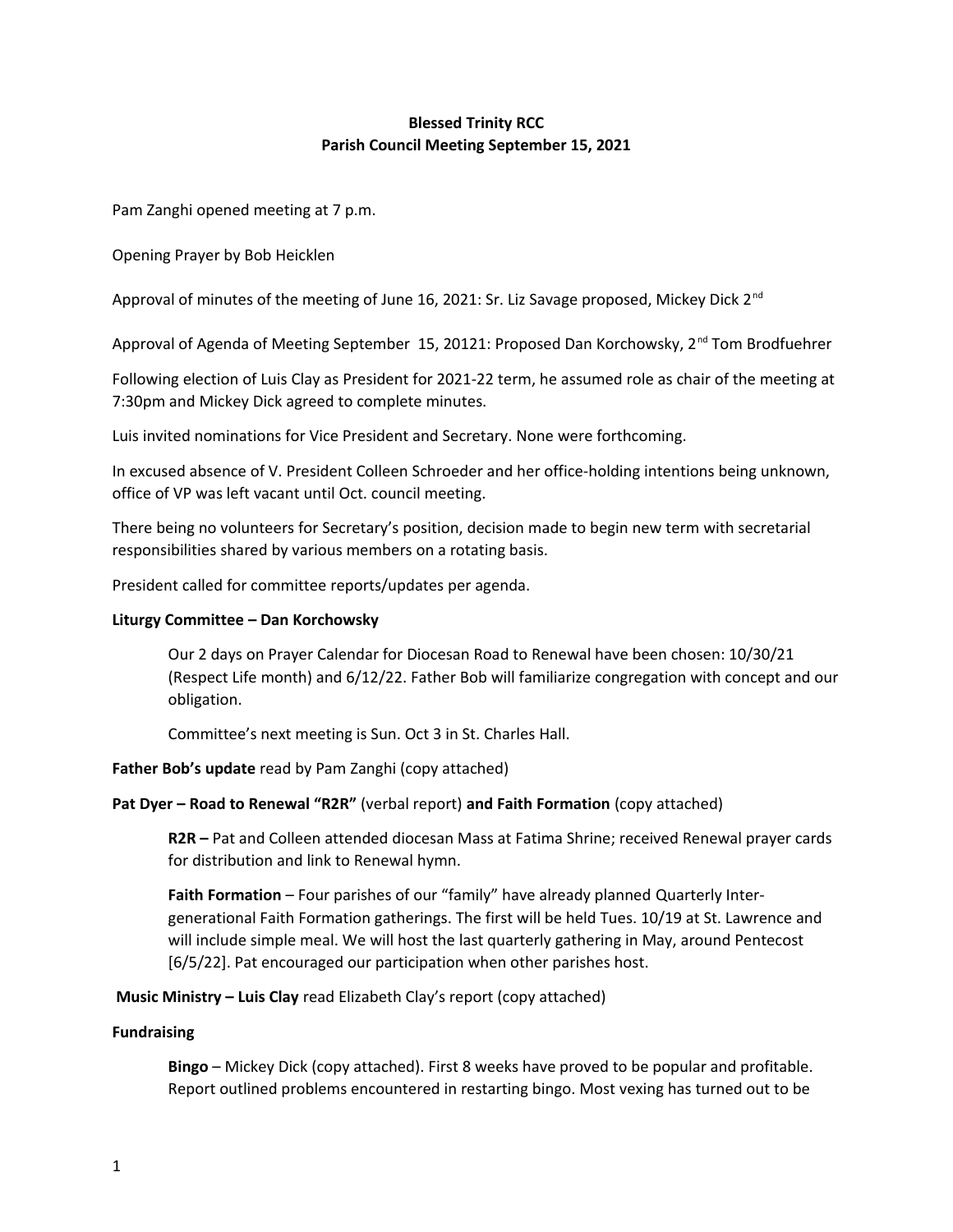## **Blessed Trinity RCC Parish Council Meeting September 15, 2021**

pizza delivery, and Mickey made plea for someone willing to pick up pizza at Raimondo's Pizzeria on Delevan near Eggert on Thursday and deliver to bingo kitchen by 7pm or shortly thereafter. It is \$25 and they accept only cash, which bingo will advance. Pat Dyer agreed to do it every Thursday on her way to bingo.

**Coffee Sales** – Cathy Cummings reported \$1,450 expenditure to date. Subsequent order will be less expensive because set-up fee for label design was one time expense. Income to date \$195. Current inventory, approx. 25 bags.

### **Community Life/External Outreach**

**Food Pantry** – Dan Korchowsky reported that number of clients has declined since COVID. Mice have returned and will be dealt with.

**Family Promise** – Pam Zanghi encouraged members to support ministry and get involved by shopping for Family Promise guests; easy to sign up on their website: fpwny.org.

**Compassion Ministry** – Sr. Liz Savage asks that we let her know of parishioners who might appreciate a note of encouragement or congratulations; continuing to coordinate 3 volunteers.

**Membership/Discipleship Committee** – Pat Dyer reported that they have settled on "Discipleship Committee" for name. Bob Heicklen indicated that committee is compiling information for a new brochure on parish organizations and ministries. He complimented Lawler Brown on his successful efforts to reconstitute team of ushers, including first woman usher, Dorothy Manuppelli. Lawler is currently looking for a replacement for AK who now works on Sundays.

**Technology/Social Media** – Pat Dyer indicated that Father Bob has gathered information on what is needed to bring Wi-Fi to entire parish campus. He is now in the cost analysis stage. Because of Spectrum's packaging, it is difficult to determine how to make internet affordable.

**Sodality** – Mickey Dick reported that Sodality officers met in August and have planned activities through year end. Will be starting in November to collect donations toward Christmas gifts for homebound. First general meeting is 10/3 with discussion re Mother Cabrini.

### **New Business**

**Fall Cleaning** of church interior tentatively scheduled for Sat. 11/20. Difficult to select date for pre-Christmas cleaning until we know whether Prison Project is a go. Tentative date for that is Fri. 12/10.

**Coffee Hours/Social Gatherings –** Consensus that we should not schedule any at this point because of rising COVID numbers.

**Advent Project –** Sr. Liz Savage asked that this be added to October agenda.